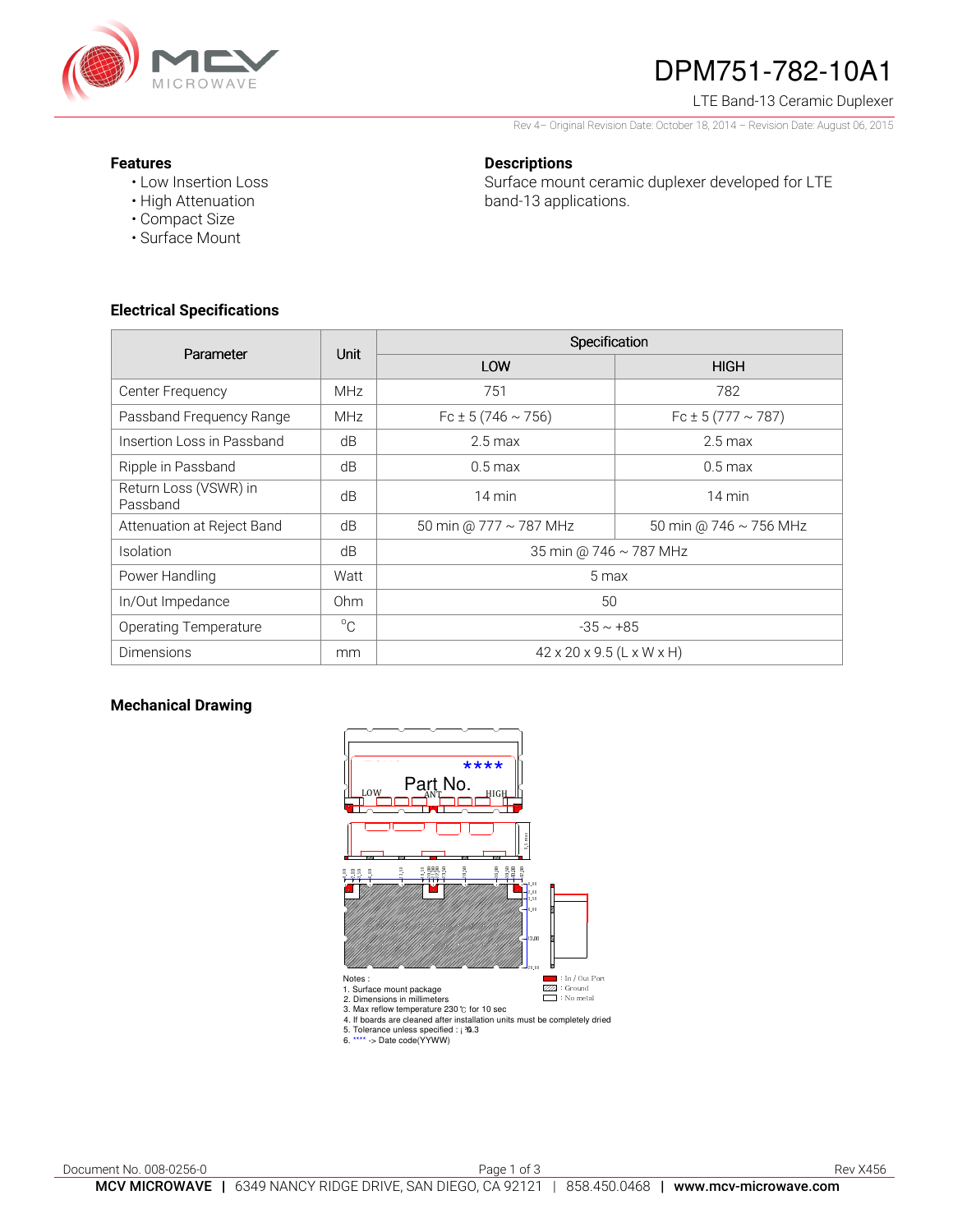

## DPM751-782-10A1

#### LTE Band-13 Ceramic Duplexer

Rev 4– Original Revision Date: October 18, 2014 – Revision Date: August 06, 2015

#### **Recommended PCB Layout**



#### **Electrical Response**